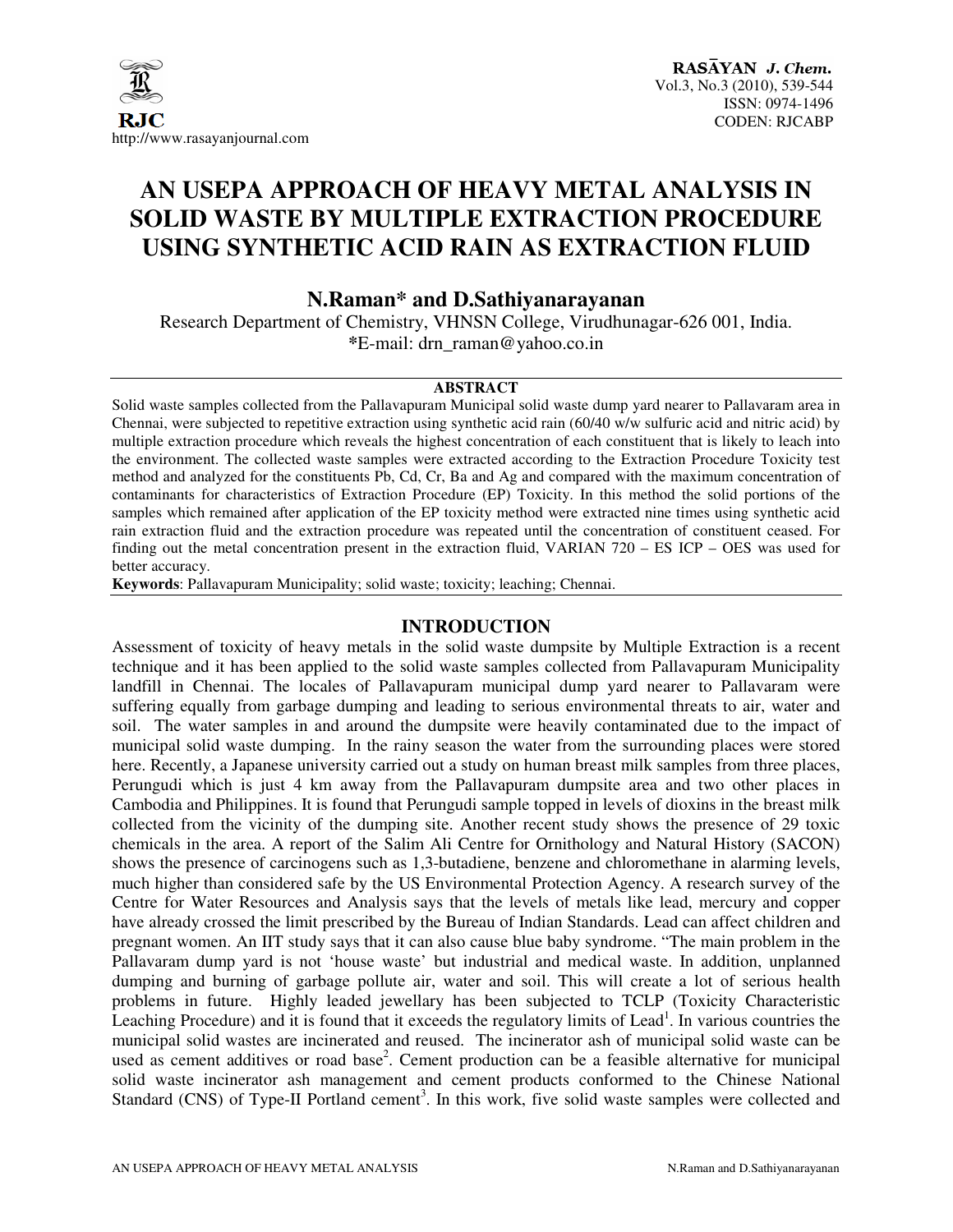the heavy metals present in the solid wastes were analysed by Multiple Extraction Procedure using synthetic acid rain as extraction fluid, using the method developed by the US Environmental Protection Agency (USEPA). The leaching behaviors of the pollutants in the zinc extraction residue were investigated using multiple extraction technique and successive extractions<sup>4</sup>. The examination of bottom ashes from medical incinerator were subjected to extraction technique and it is found that the heavy metals were present well below the limits of TCLP than the direct medical waste<sup>5</sup>.

Pallavapuram dumpsite area nearer to Pallavaram area is located at 12.98° N 80.18° E. It has an average elevation of 16 m (52 feet). The Pallavapuram land filling dumpsite is in the beginning of Grand South Trunk road connecting Old Mahabalipuram road by 200 feet road. It is surrounded by residential areas in which they are heavily affected by both soil and water pollution through the leach out of hazards from the solid waste. Figure 1 shows the study area. Five solid waste samples were collected in the Pallavappuram landfill dumping site nearer to Pallavaram and they were marked as SW1, SW2, SW3, SW4 and SW5.

#### **EXPERIMENTAL**

The solid waste samples were collected from the Pallavapuram Solid waste dumpsite area nearer to Pallavaram. The entire areas of the solid waste dumpsite were divided into five different parts and the solid waste samples were collected at 1m depth from each part of the area as per the standard procedures. The entire samples were spread on a tray and placed beneath the dryer overnight. The dried samples were crumbled mechanically and passed through a sieve with 2 mm mesh and used for further analysis. The "Solid waste" samples were divided by the sample divider for getting the uniformity of the sample. The resultant samples were taken for the analysis.

The collected samples contained more than 65% of solids. Hence, the samples were directly subjected to Multiple Extraction after continuing the pH determination. Here the collected solid waste samples were subjected to multiple extractions with the synthetic acid rain as extraction fluid.

The solid phase of the sample was ground to pass a 9.5 mm sieve and extracted with deionised water which was maintained at a pH 5±0.2 with acetic acid. The solid portions of the samples remaining after the application were re-extracted nine times using synthetic acid rain extraction fluid. If the concentration of any constituent of concern increased from the seventh or eighth extraction to the ninth extraction, the procedure was repeated until these concentrations decreased<sup>6</sup>.

The solid waste samples after subjected to the preliminary steps were subjected to Extraction Procedure (EP) test as per method 1310. The constituents of interest for the extract were analysed. The synthetic acid rain extraction fluid was prepared by adding the 60/40 weight percent sulphuric acid and nitric acid to distilled deionized water until the pH was  $3.0 + 0.2$ . The solid phase of the sample remaining after the Extraction Procedure was weighed and added an aliquot of synthetic acid rain extraction fluid equal to 20 times the weight of the solid sample in the wet condition. The solid phase sample and acid rain fluid were combined in the same extractor as used in the EP and started the agitation. The pH within 5-10 min was measured after agitation has been started. The mixture was agitated for 24 h, maintaining the temperature at 20ºC-40ºC. The pH was recorded at the end of the 24 h extraction period. The Separation Procedure was repeated as described in Method  $1310b^7$ .

The extract for the constituents of concern was analysed and repeated the above mentioned steps, eight additional times. After completing the ninth synthetic rain extraction, the concentration of any of the constituents of concern was increasing over that found in the seventh and eighth extractions, then the extracting with synthetic acid rain was continued until the concentration in the extract ceased to increase. The initial and final pH of each extraction and the concentration of each listed constituent of concern in each extract were reported.

#### **RESULTS AND DISCUSSION**

The preliminary evaluation before Multiple Extraction is the determination of percentage solids in the solid waste samples. Table 1 describes the maximum concentration of Multiple Extraction constituents as per the guidelines set forth in 40 CFR 261.4. Table 2 shows the pH, percentage moisture and percentage solids of the solid waste samples. In this study all the samples contain more than 65% of solids and no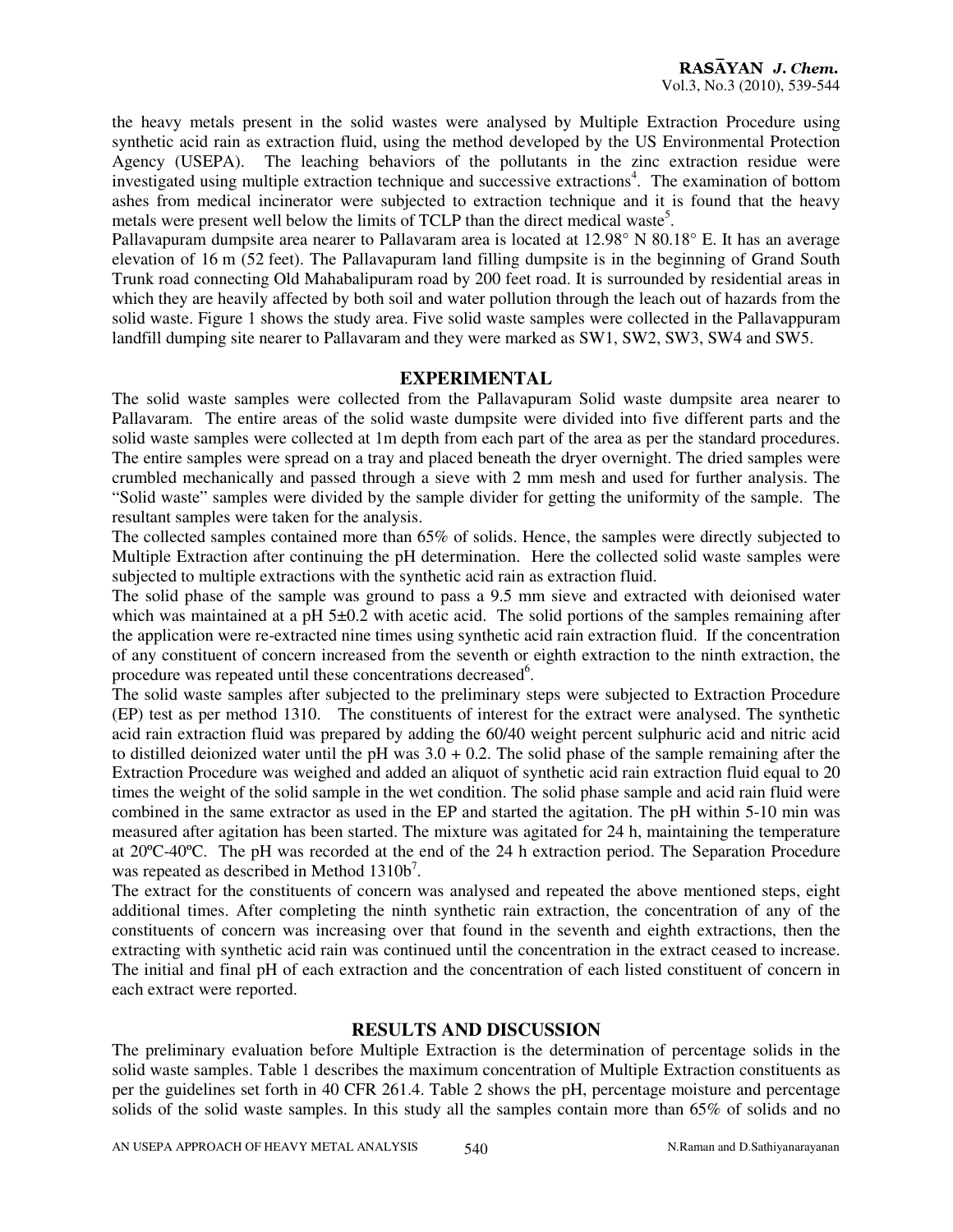liquid is forced out by an applied force. Then the study is preceded with direct Multiple Extraction using synthetic acid rain extraction fluid.

Table 3 shows the total metal concentration of the solid waste samples. If the total metal concentration of the solid waste exceeds the appropriate regulatory levels of the Multiple Extraction, then the Multiple Extraction is needed to be run for the determination of individual analyte present in the solid waste. Tables 4 to 8 show nine subsequent multiple extraction analysis of solid wastes using synthetic acid rain namely SW1 to SW5. In SW1, SW2, SW4 and SW5, the Pb values are higher than those of the regulatory level as mentioned in the Table 1 except that of the SW3 which has the maximum value of the Pb content (3.89 ppm). In all five samples of SW1 to SW5 the solid waste samples contain more than 1 ppm of Cd in the extracted samples which is more than that of the regulatory level, SW4 contains 3.25 ppm of Cd which is 3 times higher than that of the regulatory level and from the seventh extraction of the solid waste sample it is obtained like that. In all the samples chromium value exceeds the limit, in SW5 sample third extraction contains more Cr and in the sample SW3, in the first extraction it is just below the limit. In SW1 to SW5 samples, the Ba content exceeds the limit as compared to the regulatory level. In the sample SW1, the barium content is 121.3 ppm. Similarly the presence of Ag is also higher in all the samples and particularly in SW5 sample the concentration of Ag is maximum and it is 7.98 ppm.

#### **CONCLUSION**

Assessment of toxicity of heavy metals in the solid waste dumpsite by Multiple Extraction is a recent technique and it has been applied to the solid waste samples collected from Pallavapuram Municipality landfill in Chennai. Duo to the solid wastes that are dumped in the landfill which are highly polluted particularly by Pb,Cd, Ba ,Ag and Cr. The total metal concentration and the Multiple Extraction concentration of the metals indicate that they can be leached into nearby soils and ground water and getting polluted. The physical and chemical characteristics of solid waste are important to implement the waste disposal and management plan for the selection of resource and energy recovery potentials<sup>8</sup>. The fate of pollutants, transport mechanisms in soils and contaminant characteristics are parameters of significant importance for the design of remediation systems<sup>9</sup>. The method was developed by the US Environmental Protection Agency (USEPA) as the basis for the promulgation of the best demonstrated available technologies treatment standards under the land disposal restriction program<sup>10</sup>. There are some advanced technologies available to make use of wastes to minimize burden on landfill, such as the biodegradable wastes shall be processed by composting, vermicomposting, anaerobic digestion or any other biological processing for the stabilization of wastes<sup>11</sup>. The Pyrolysis character of Municipal Solid Waste is also a tool for disposal of the same $^{12}$ .

#### **ACKNOWLEDGEMENTS**

The authors thank the Head, Department of Chemistry, the Principal and the Managing Board, VHNSN College Virudhunagar and Chennai Mettex Lab Private Limted (Formerly Mettex Laboratories of India ), Chennai for their constant encouragement and providing research facilities.

#### **REFERENCES**

- 1. J.D.Weidenhamer., B.E., Newman, and A. Clever, *J. Hazard. Mater*., **177**, 1150 (2010).
- 2. C. Huang, W. Yang, H. Ma, and Y. Song, *Waste Manag*., **26**, 979 (2006).
- 3. J. R. Pan, C. Huang., J. Kuo, and S. Lin., *Waste Manag.*, **28**, 1113 (2008).
- 4. A. Ozverdi, and M. Erdem, *Hydrometallurgy*., **100**, 103 (2010).
- 5. L. Zhao, F. Zhang., M.Chen., Z.Liu, and D.B.J.Wu, *J. Hazard. Mater*., **173**,181 (2010).
- 6. USEPA. 1992 Method 1320, Multiple Extraction Procedure, Publication SW 846: Test methods for Evaluating Solid Waste, Physical/Chemical Methods. Washington DC.
- 7. USEPA. 1992 Method 1310 b, Extraction Procedure (EP) Toxicity Test Method and Structural Integrity Test, Publication SW-846: Test Methods for Evaluating Solid Waste, Physical/Chemical Methods. Washington DC.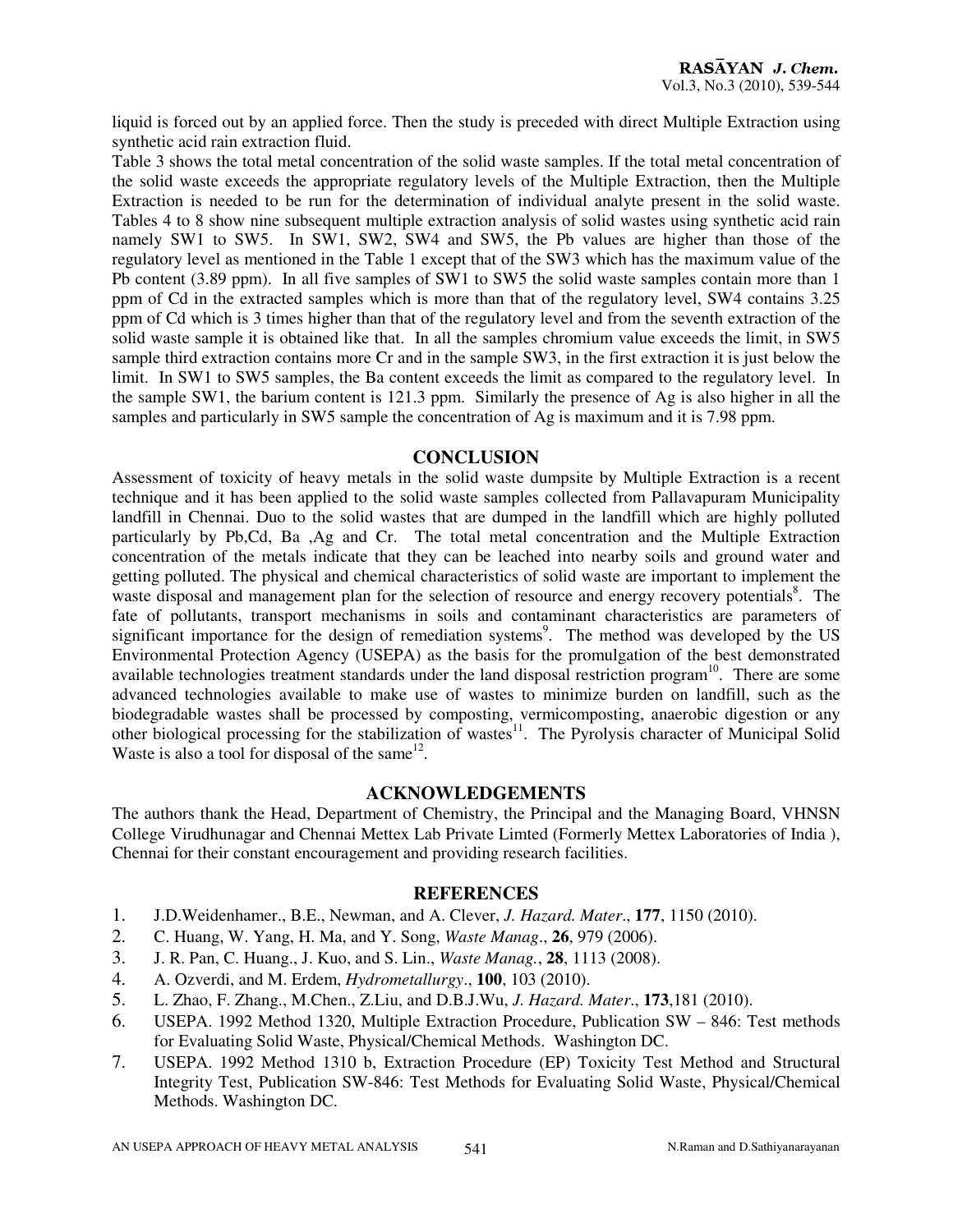- 8. T.B.Yousuf, and M. Rahman, *Environ. Monit. Assess*, **135**, 3 (2007).
- 9. W.Hogland, M.Mmarques, and S.Nimmermark, *J.Mater Cycles Waste Manag*, **6,** 119 (2004).
- 10. USEPA. 1992 Method 1311, Toxicity Characteristic Leaching Procedure (TCLP), Publication SW – 846: Test Methods for Evaluating Solid Waste, Physical/Chemical Methods. Washington DC.
- 11. Ministry of Environment and Forests (MOEF), Municipal Solid Wastes, Management and Handling Rules 2000, Schedule – II, Rules  $6(1)$  and  $(3)$ ,  $7(1)$  – Management of Municipal Solid Wastes.
- 12. J. Zheng., Y. Jin., Y.Chi., J. Wen., X. Jiang, and M. Ni., *Waste Manag*., **29**, 1089 (2009).

Table-1: Maximum concentration of contaminants for Multiple Extraction Procedure

| S.No. | Contaminants  | Regulatory Level (ppm) |
|-------|---------------|------------------------|
|       | <b>Barium</b> | 100.0                  |
| 2     | Cadmium       | 1.0                    |
|       | Chromium      | 5.0                    |
|       | Lead          | 5.0                    |
|       | Silver        | 5.0                    |

| Sample No.      | $pH (10 %$ suspension) | % Moisture | % Solids |
|-----------------|------------------------|------------|----------|
| SW <sub>1</sub> | 7.98                   | 21.54      | 78.46    |
| SW <sub>2</sub> | 8.65                   | 20.76      | 79.24    |
| SW <sub>3</sub> | 7/98                   | 23.45      | 76.55    |
| SW <sub>4</sub> | 7.65                   | 21.23      | 78.77    |
| SW <sub>5</sub> | 7.09                   | 21.45      | 78.55    |

Table-2: Basic Properties of the Solid waste samples

Table-3: Total metal ion concentration Solid waste samples

| Sample No       | Total<br>Pb (ppm) | <b>Total Cd</b><br>(ppm) | Total Cr<br>(ppm) | Total Ba<br>(ppm) | Total Ag<br>(ppm) |
|-----------------|-------------------|--------------------------|-------------------|-------------------|-------------------|
| SW <sub>1</sub> | 11.6              | 5.65                     | 70.7              | 435               | 20.7              |
| SW <sub>2</sub> | 12.6              | 6.45                     | 65.7              | 342               | 23.8              |
| SW <sub>3</sub> | 11.9              | 5.76                     | 72.8              | 365               | 22.9              |
| SW <sub>4</sub> | 12.5              | 4.87                     | 69.0              | 324               | 24.8              |
| SW <sub>5</sub> | 13.2              | 5.23                     | 78.6              | 345               | 26.9              |

#### Table-4: Solid Waste 1 – SW1

| Element/Extraction | 1 St  | $\gamma$ nd | 2 <sup>rd</sup> | $4^{\text{th}}$ | ςth   | $6^{\text{th}}$ | $\neg$ th | 8th   | $Q^{In}$ |
|--------------------|-------|-------------|-----------------|-----------------|-------|-----------------|-----------|-------|----------|
| Pb                 | 6.04  | 6.53        | 6.59            | 6.16            | 6.23  | 5.95            | 5.78      | 5.69  | 5.42     |
| Cd                 | 2.06  | 2.12        | 2.56            | 2.64            | 2.48  | 2.15            | 1.95      | 1.56  | 1.42     |
| Cr                 | 7.05  | 7.45        | 7.26            | 7.49            | 7.62  | 7.16            | 7.23      | 7.42  | 7.13     |
| Ba                 | 112.1 | 115.6       | 116.8           | 119.5           | 121.3 | 114.8           |           | 111.9 | 109.5    |
| Αg                 | 6.23  | 6.46        | 6.35            | 6.59            | 6.48  | 6.26            | 6.25      | 6.12  | 5.86     |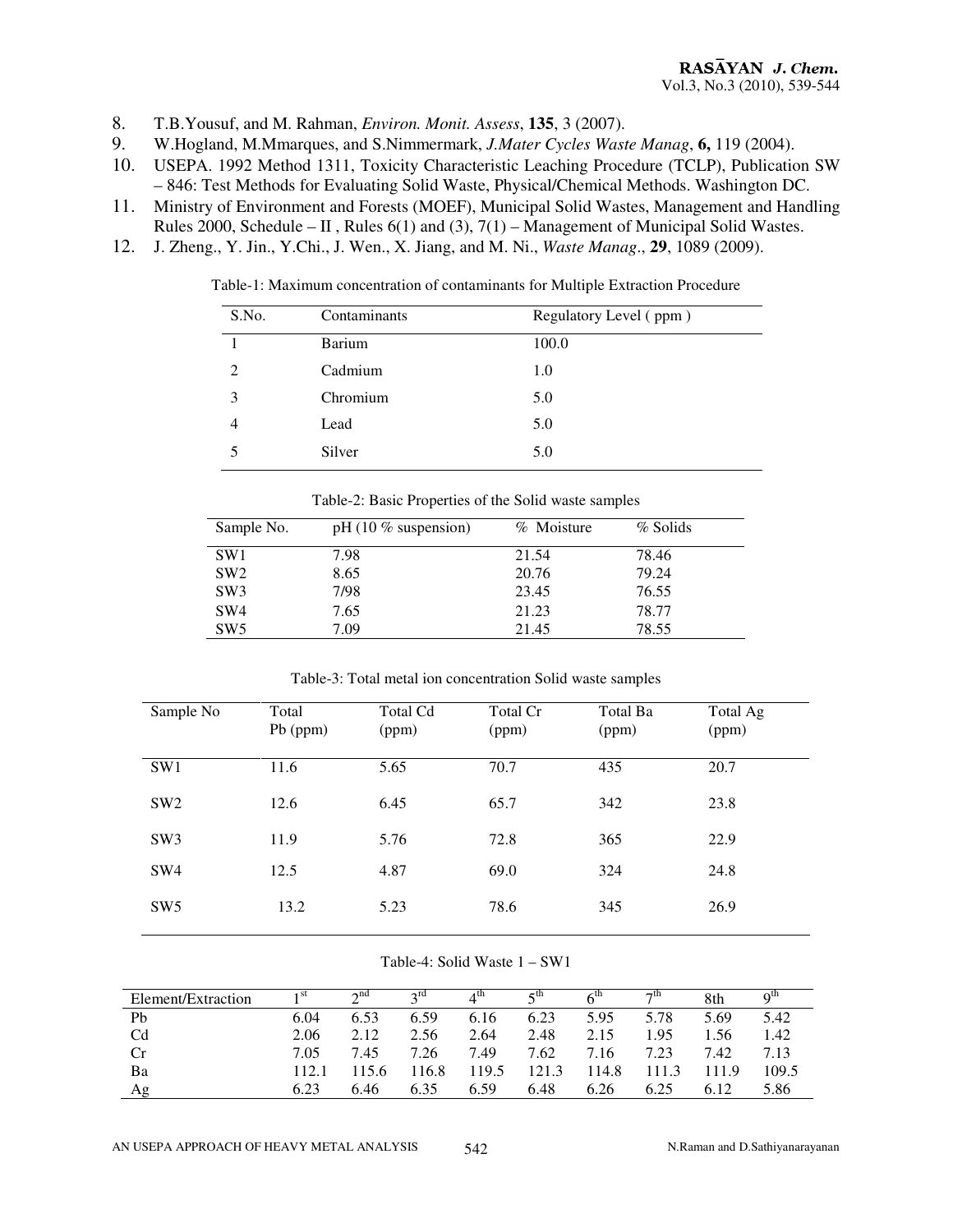| Element/Extraction | $-1$ SU | $\lambda$ nd | $2^{\text{ru}}$ | $A^{\text{In}}$ | ςա    | $6^{\mathrm{m}}$ | $\neg$ th | 8th   | $\alpha$ <sup>th</sup> |
|--------------------|---------|--------------|-----------------|-----------------|-------|------------------|-----------|-------|------------------------|
| Pb                 | 5.86    | 5.98         | 5.99            | 6.12            | 6.23  | 6.12             | 5.90      | 5.89  | 5.70                   |
| C <sub>d</sub>     | 1.96    | 2.02         | 2.15            | 2.03            | 2.15  | 2.18             | 2.19      | 2.15  | 2.01                   |
| Cr                 | 6.23    | 6.25         | 6.39            | 6.45            | 6.48  | 6.59             | 6.60      | 6.56  | 6.41                   |
| Ba                 | 108.9   | 107.9        | 108.7           | 109.2           | 111.4 | 109.5            | 108.4     | 108.6 | 106.2                  |
| Ag                 | 6.13    | 6.23         | 6.15            | 6.19            | 6.23  | 6.25             | 6.15      | 6.19  | 5.95                   |

Table-5: Solid Waste 2 – SW2



Fig-1: Map of the Pallavaram Landfill site area





Fig-2: The Pallavaram solid waste dumpsite area.